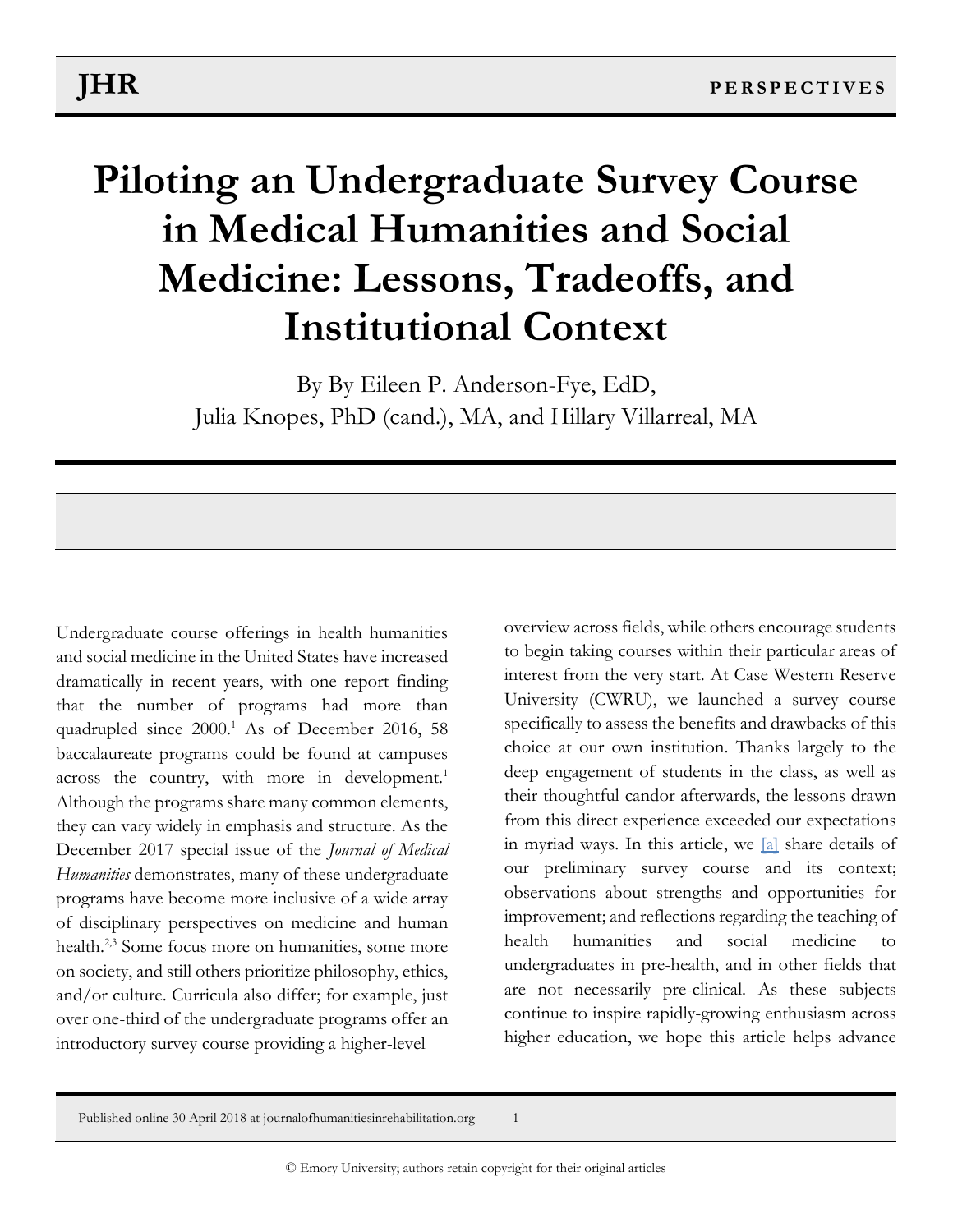our collective understanding of effective ways to realize the opportunities now before us.

### **Our Institutional Context**

Based in Cleveland, Ohio, CWRU enrolls more than 11,000 students, including approximately 5,100 undergraduates. The top four majors in Fall 2016, based on student enrollment, were: Biomedical Engineering, Mechanical Engineering, Nursing, and Biology. The institution is well known for its healthrelated programs, which include multiple degree programs in medicine, dental medicine, nursing, and social work, as well as a concentration for juris doctor students within the nation's first health-law program.

We have built on these strengths in recent years by expanding our undergraduate and graduate offerings in medical and health humanities, and social medicine. As a part of campus initiatives designed to gauge interest in interdisciplinary programming across these areas, we began a university-wide medical humanities and social medicine reading group in 2014. This monthly gathering drew strong and regular participation among faculty, graduate and professional students, and undergraduates. The group continues to meet today, and also serves formally as the Medicine, Society and Culture Seminar. In 2015, the School of Medicine initiated a humanities pathway for MD students led by a member of our initiative's advisory group; the following year, we launched the Medicine, Society and Culture concentration within the Bioethics and Medical Humanities MA degree [\(case.edu/medicine/msc](http://case.edu/medicine/msc)). In 2017, the university's Board of Trustees approved an undergraduate minor in Bioethics and Medical Humanities. The minor emerged from student-led efforts and responds to their

increasing demands for curricular programming that spans ethics, humanities, and social science training.

Our programming at CWRU reflects the synergistic relationships among the fields of bioethics, health humanities, and social medicine. Each of these fields is concerned with identifying and analyzing hidden assumptions regarding health, healing, and illness, as well as their conflicts at individual and structural levels. Bioethics also moves toward resolution of value conflicts, often employing perspectives from medical humanities and social sciences. Topics of interest in health humanities and social medicine almost always have related ethical concerns. As a result, even our earliest efforts to join these fields in explicit interdisciplinary ways has inspired significant interest and enthusiasm—with regard to both programming and scholarship. This new undergraduate minor is offered through the medical school's highly interdisciplinary bioethics department, and includes electives from around the university.

When developing the focal survey pilot course, we examined practices at other colleges and universities, within the field of health humanities and outside of it. We concluded that, as with many curricular choices, offering multi-disciplinary survey courses related to health humanities requires tradeoffs. Among the courses' strongest benefits are opportunities to identify and distinguish among various disciplinary perspectives that come to bear upon the field. Students in survey classes receive wide exposure to multiple types of epistemologies, theories, methods, data, literature and experiences. As a result, they often better understand which approaches to apply to address different sorts of questions. Nevertheless, survey courses by their very nature involve broad examinations of different disciplines. Even when classes include attention to distinct approaches and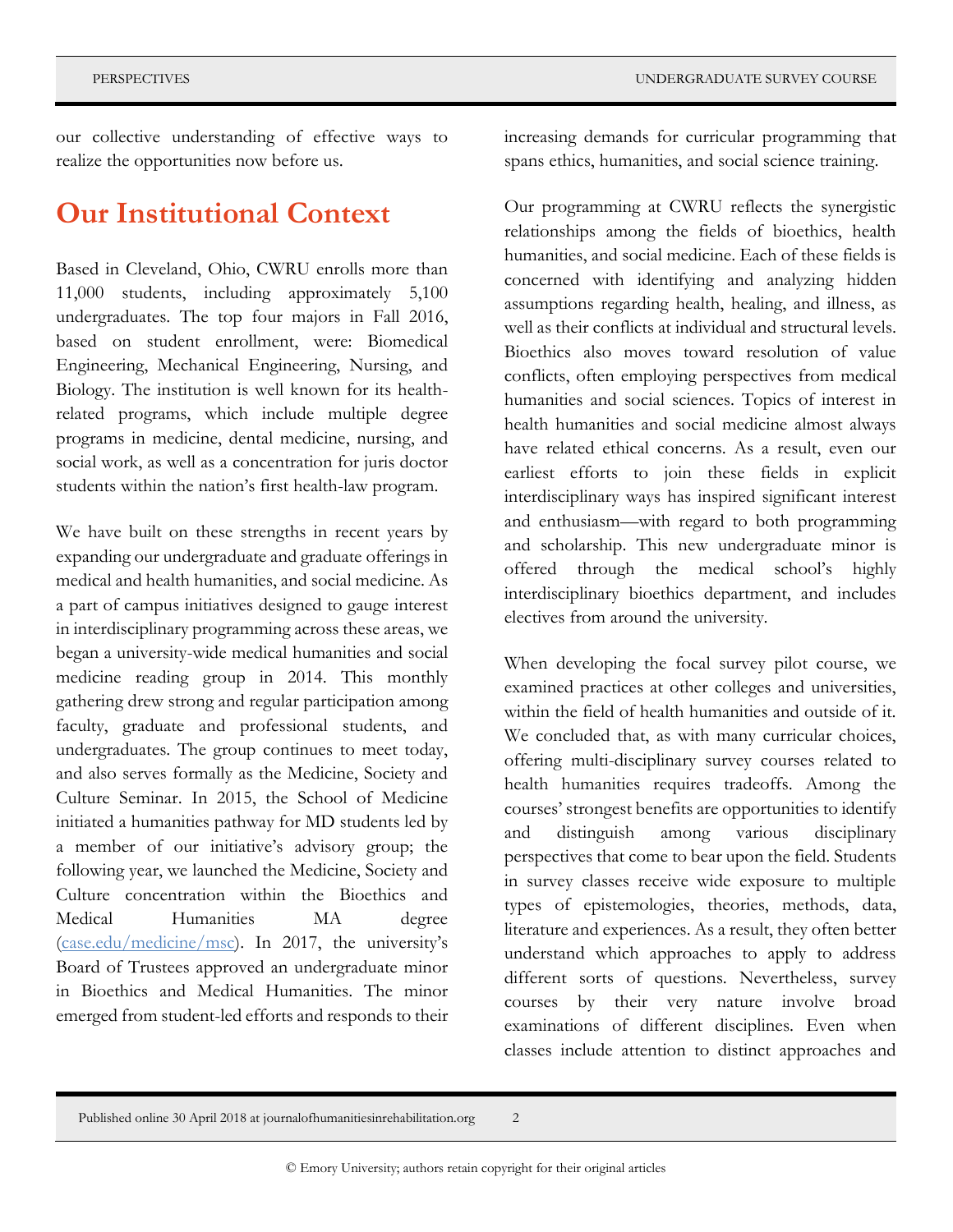ways of thinking, students do not explore any in particular depth. The other primary drawback of such a course is that students can experience a sense of disjointedness in their learning as they traverse sometimes-divergent concepts. These findings led us to make disciplinary integration a key goal of the pilot course.

### **Medical Humanities and Related Fields**

As the survey course was being designed and implemented, it was especially important for the teaching team to consider the ways in which multiple disciplines intersect, and to choose terminology that would communicate to students the relatedness of disciplinary perspectives. "Medical humanities" itself is an interdisciplinary field that studies medicine and health through literature, history, ethics, philosophy, religion, anthropology, and other approaches.<sup>4,5</sup> Medical humanities scholars examine "cultural and historical contexts, emotional and existential dimensions, and literary and artistic representations" of human health, sickness and related practice.<sup>6</sup> The medical humanities are not viewed as opposed to bioscientific understandings of illness, disease, and human biology, but rather encourage study that incorporates clinical concepts of health and disease alongside humanistic analyses of them. Medical humanities scholars seek to illustrate how health can be impacted by the social, cultural, historical, and personal contexts in which people become ill and caregivers seek to heal them. Advocates for the teaching of medical humanities to future healthcare providers consider the topic integral to the practice of scientific medicine.7,8 In essence, they argue, it is impossible to understand how these multiple dimensions intersect

and interact without exploring perspectives that span traditional disciplinary boundaries.

In describing this interdisciplinary area of research and practice, some scholars have alternatively adopted the term "health humanities" rather than "medical humanities" to indicate that humanistic approaches to health must attend to all dimensions of human wellbeing and the promotion of wellness, rather than focusing on pathological states and professional medical systems' treatment of them.<sup>9-12</sup> Health humanities is also more inclusive of allied health fields and all participants in healthcare, including patients.<sup>9</sup> In our case, due to the strong regional and institutional identification with medical institutions and the programming's location in a school of medicine, "medical humanities" was the institutionally preferred term at this time.

Both medical and health humanities are usually inclusive of medical social sciences such as medical anthropology. However, some medical social scientists employ the term "social medicine" to refer more specifically to the study of the relationship among human behavior, community practices, structural inequalities, and health.13,14 Social medicine is not necessarily distinct from the medical humanities. First, both overlap with bioethics and clinical ethics, narrative medicine, and the history of medicine. Second, each also seeks to describe how human behaviors, beliefs, and practices influence and are influenced by health and medicine. Given this terminological scope and in the context of CWRU's unique culture and history, we chose to use tandem terms in the survey course and in this article. For our purposes, "medical humanities" refers to humanitiesbased approaches to health and medicine such as literature, history, art and art history, ethics, and philosophy. "Social medicine," meanwhile, involves

Published online 30 April 2018 at journalofhumanitiesinrehabilitation.org 3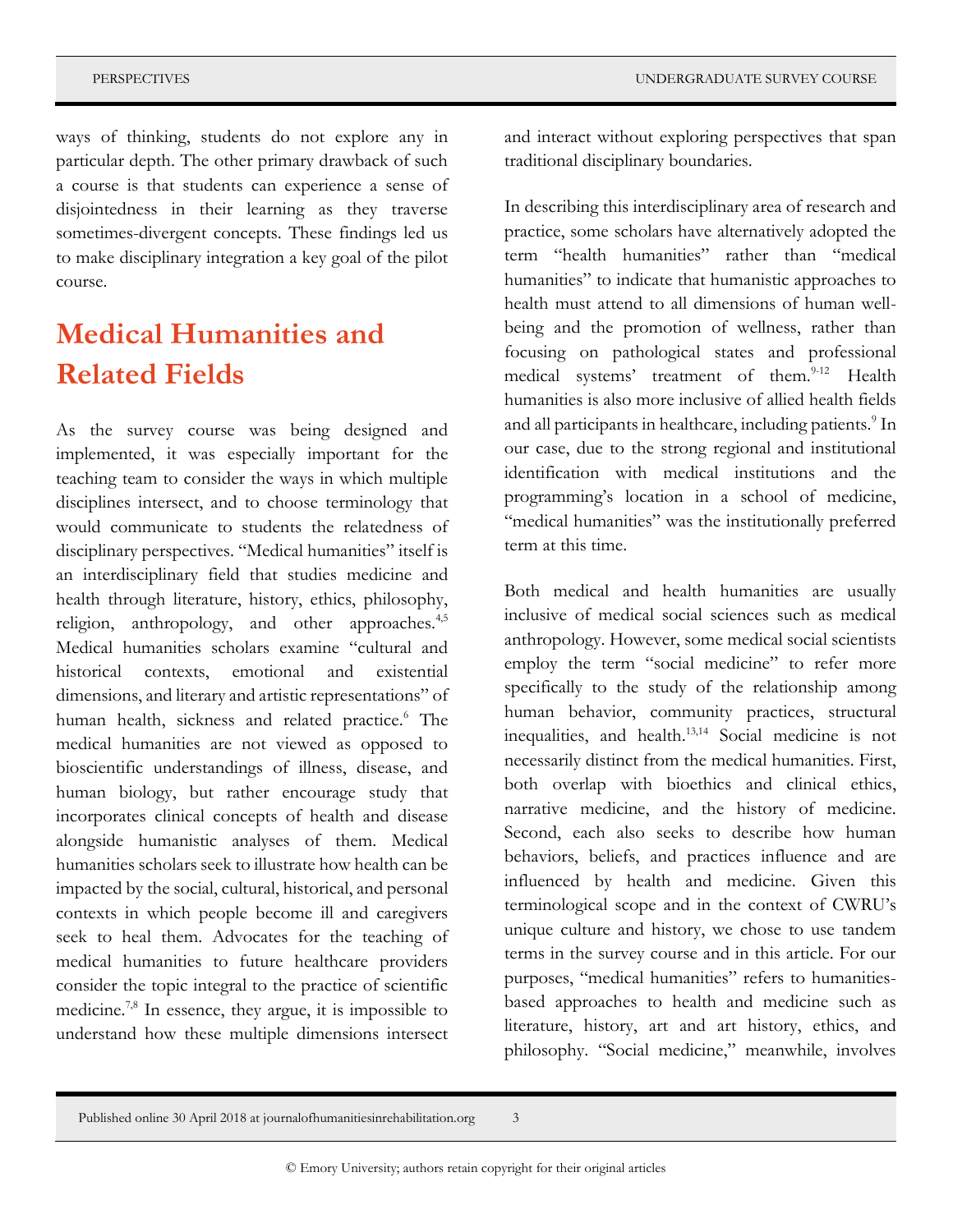social sciences including medical anthropology, sociology, psychology, neuroscience, economics, and health policy.

In sum, *medical and health humanities* and *social medicine* are terms that widely encompass approaches to the study of illness and human health outside of, but aligned with, the biosciences. We used the terms to let prospective students know that the survey course would include disciplinary approaches to health across the humanities and social sciences alike. We use these terms more interchangeably in this article.

## **Pedagogy in Medical Humanities**

Existing literature on medical humanities and social medicine pedagogy centers largely on two areas. First are articles on pedagogy and course design of singlediscipline courses in medical humanities. These include courses on literature and medicine, medical anthropology, the history of medicine, and medicine within the visual arts.<sup>15-22</sup> Second, substantial literature exists regarding cross-disciplinary medical humanities training at the post-baccalaureate level, most commonly within medical education.23-25 These areas of scholarship demonstrate the value and position of perspectives on medicine that extend beyond the biosciences. However, we found limited literature on the nature and content of medical humanities and social medicine coursework for undergraduate baccalaureate students. The literature that does exist often focuses on pre-medical and pre-health professional students—a fact that Jones, Lamb, and Berry similarly observe (2017).<sup>3,26,27</sup> Our class emphasized interdisciplinarity among a cohort of baccalaureate students pursuing a broad, expansive

range of majors, including the sciences, social sciences, and humanities.

Most commonly, "undergraduate" is used in medical humanities literature to refer to medical students in the first four years of training; current research on "undergraduate medical humanities" educational programs typically refers to coursework in medical humanities and social medicine for physicians-intraining.

This article expands pedagogical scholarship on medical humanities by synthesizing the medical humanities and medical social sciences in one baccalaureate-level (which we refer to also as "undergraduate" level, reflecting common US academic terminology) survey course.

We also suggest new directions for future offerings of this course based on students' feedback. These reflections may be especially helpful for fellow educators to consider in an age of rapid growth in the number of undergraduate major, minor, and certificate programs in the medical and health humanities across the US. Further, this article explores the interests of undergraduate students preparing for a diverse range of pre-health studies as well as those seeking degrees in engineering, social sciences, and the humanities.

**Our Research Findings.** The recent report by Berry, Lamb, and Jones (2016) has documented rapid growth of baccalaureate medical health humanities programs in the US, and has inspired new national conversations on the topic.<sup>1</sup> Using this report as a starting point, we reviewed the pedagogical content of the 58 known undergraduate medical humanities programs in the US by examining each program's website. These programs include majors, minors, and concentrations. For the purposes of this article we focus on: (1) whether the

Published online 30 April 2018 at journalofhumanitiesinrehabilitation.org 4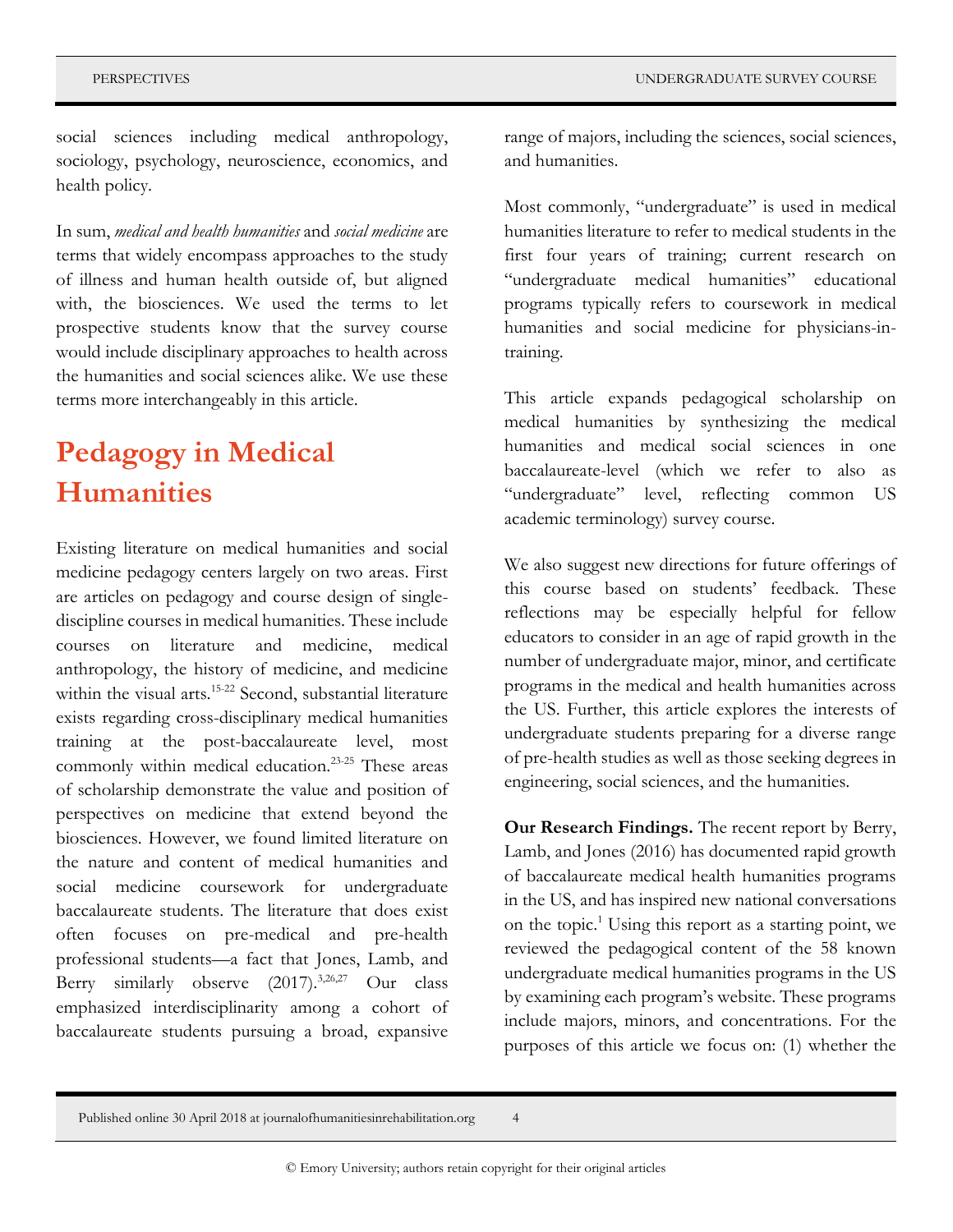curriculum focused on health humanities, social medicine, or bioethics, and (2) whether survey courses were offered to students.

Of the 58 programs, approximately 38 percent (n=22) offered curricula that emphasized both medical humanities and social medicine, but not medical ethics. Of the 58 programs, 22 percent (n=13) appeared to emphasize medical humanities, social medicine, and bioethics curricula together. Nearly 14 percent (n=8) emphasized medical humanities, and 10 percent  $(n=6)$ offered curricula focused on social medicine disciplines. About 9 percent  $(n=5)$  of the programs concentrated on medical humanities along with bioethics, and 5 percent (n=3) focused on both social medicine and bioethics. Only one of these identified programs focused solely on bioethics[.\[b\]](#page-10-1)

<span id="page-4-0"></span>Eight of these programs did not have enough information listed on their websites to determine whether they offered survey courses. Of the remaining 50 programs, approximately 38 percent (n=19) offered a survey course. The disciplines studied varied; some spanned the humanities and social sciences, while others focused on only one of the two. The focus of the survey courses usually correlated with the overall emphasis of the program's curriculum. A few programs had more than one survey course. For example, one program offered separate survey courses for disciplines in the medical humanities and social sciences. $[c]$  Most of the programs that had a survey course required it to be taken, although suggested timelines differed. Many of the medical humanities programs suggested or required that the course be taken as a prerequisite, while several considered the survey course to be a part of upper-level undergraduate education. Lastly, of these 58 programs, approximately 20 percent (n=12) require students to take a bioethics course in addition to one or more survey courses.

## **Design and Description of the Survey Course**

The development of the pilot of CWRU's baccalaureate-level survey course, *Perspectives on Health: Introduction to Medical Humanities and Social Medicine,* benefitted enormously from the institution's history of strengths in medicine. Over the years, this aspect of the university's identity has drawn scholars in humanities and social science fields whose work relates to health, illness, and/or the delivery of care. Not surprisingly, many of these faculty members served on the university's Medical Humanities and Social Medicine (MHSM) advisory committee. Because these professors already had engaged for years in the development of the MHSM initiative, they readily agreed to serve as guest lecturers for the survey class. In addition, the university hosts one of the nation's foremost museums of medical history (the Dittrick Center for Medical History), has a longstanding partnership with a world-renowned art museum (The Cleveland Museum of Art), and also has a growing relationship with the nearby natural history museum (The Cleveland Museum of Natural History). A faculty member in art history has extensive experience in medical imagery, while the natural history museum is one of the few in the country to include a wing dedicated to human health. In short, we had a surfeit of faculty and facilities relevant to the proposed course.

#### **C O N C E P T U A L O R G A N I Z A T I O N**

One of our goals for this course was to clarify differences among individual disciplines while also deepening understanding of how multiple academic perspectives can apply to considerations of health, illness, and medicine. These subjects are inherently human issues that transcend disciplinary boundaries;

<span id="page-4-1"></span>Published online 30 April 2018 at journalofhumanitiesinrehabilitation.org 5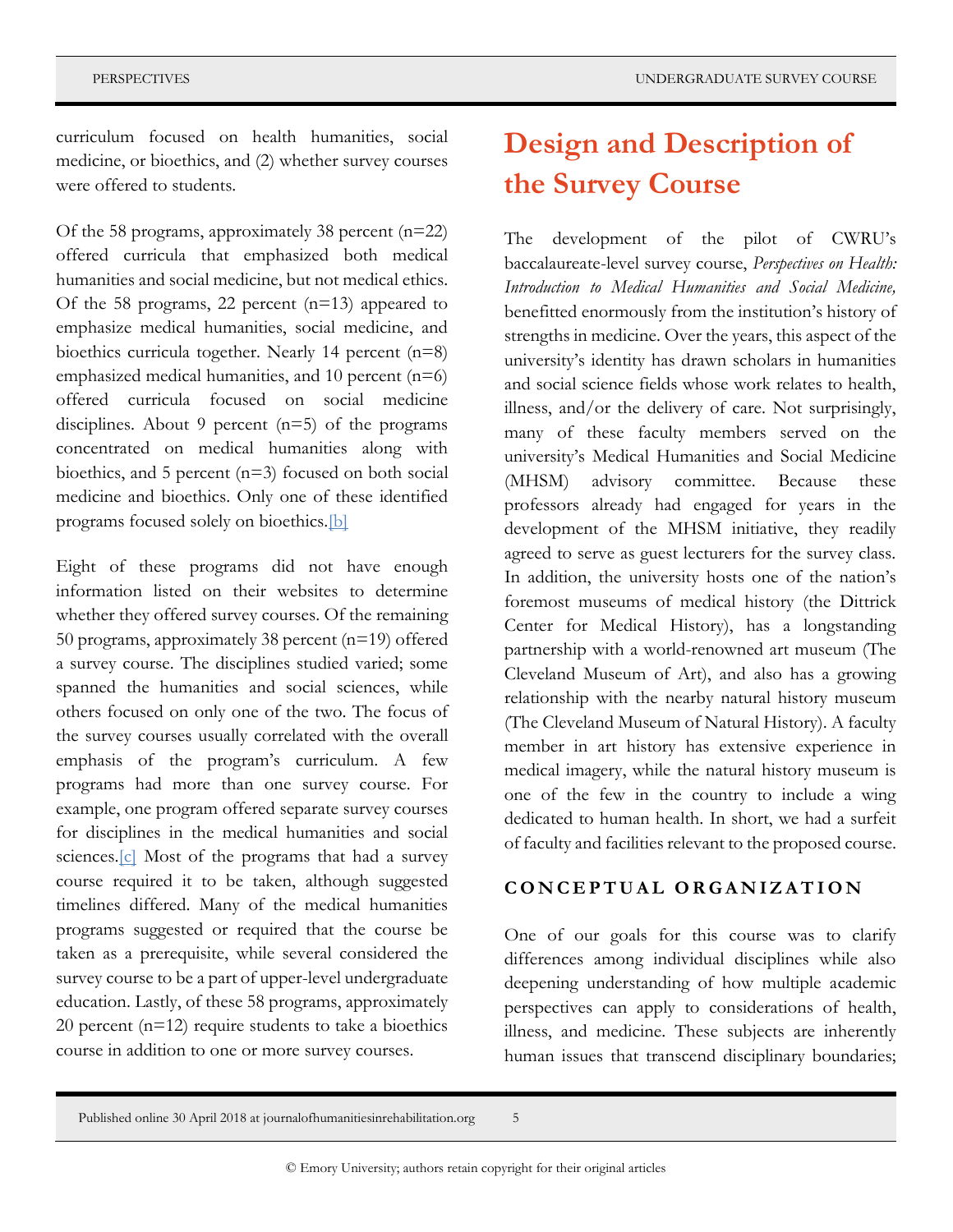we organized the course to give students a broad understanding of the distinctions among disciplines, as well as the ways in which one discipline can complement another in the study of medicine and health.

We designed the class in three parts:

- The first section concentrated on large structural perspectives, drawn primarily from the social sciences.
- The second explored individual-level perspectives, and bridged the social sciences and humanities.
- The third emphasized humanities and included museum visits.

The course introduced bioethics as a discipline at the beginning of the semester, touched upon multiple ethical subjects throughout the term, and finally returned to the topic as a discipline near the end of the academic year (Fig. 1).

Each unit included one or two lectures on an individual discipline, and small-group discussions and analyses of relevant videos, case studies, or material culture (the physical aspect of culture as represented in objects such as those in museums). As noted early in this article, choices within interdisciplinary courses often require tradeoffs. Our guiding principle for the design of this course, then, was to assess choices in terms of how they would affect students' ability to compare and contrast disciplines as they applied to medicine and health. As a result we encouraged students to differentiate disciplines based on how they might use them to investigate a specific health-related topic. This approach helped students situate social science fields alongside humanities disciplines with a comparable level of analysis. For example, while health psychology (social science) and narrative medicine (humanities) are

epistemologically distinct disciplines, their inclusion alongside one another in the syllabus helped students to learn that both fields emphasize health and illness at

Figure 1. Survey Course Sections and Disciplines

| Section 1:              | Section 2:          | Section 3:                   |
|-------------------------|---------------------|------------------------------|
| <b>Large Structural</b> | Individual-level    | <b>Humanities &amp; Arts</b> |
| <b>Perspectives</b>     | <b>Perspectives</b> | <b>Perspectives</b>          |

*NOTE: Bioethics was introduced early and held as a theme throughout the course.*

| Medical<br>Anthropology                  | Health Psychology                                                 | Medical History and<br>Material Medical<br>Culture |
|------------------------------------------|-------------------------------------------------------------------|----------------------------------------------------|
| Medical Sociology                        | Psychological<br>Anthropology                                     | <b>Religious Studies</b>                           |
| <b>Health Policy</b>                     | Cognitive<br>Neuroscience                                         | Literature                                         |
| Health Economics                         | Narrative Medicine Philosophy<br>and Illness<br><b>Narratives</b> |                                                    |
| Science and<br><b>Technology Studies</b> | <b>Medical Rhetoric</b>                                           | Art History and Art<br>of Seeing                   |
|                                          |                                                                   | Music and Medical<br>Hearing                       |

the level of the individual. Similarly, this structure encouraged students to compare disciplines that might focus on different levels of scope, even when they explored similar topics. For instance, clinical ethics involving end-of-life care focuses primarily on individual cases, while political science, sociology, and economics typically would consider the issue from a policy or societal-level view (for example, with regard to laws on physician-assisted suicide).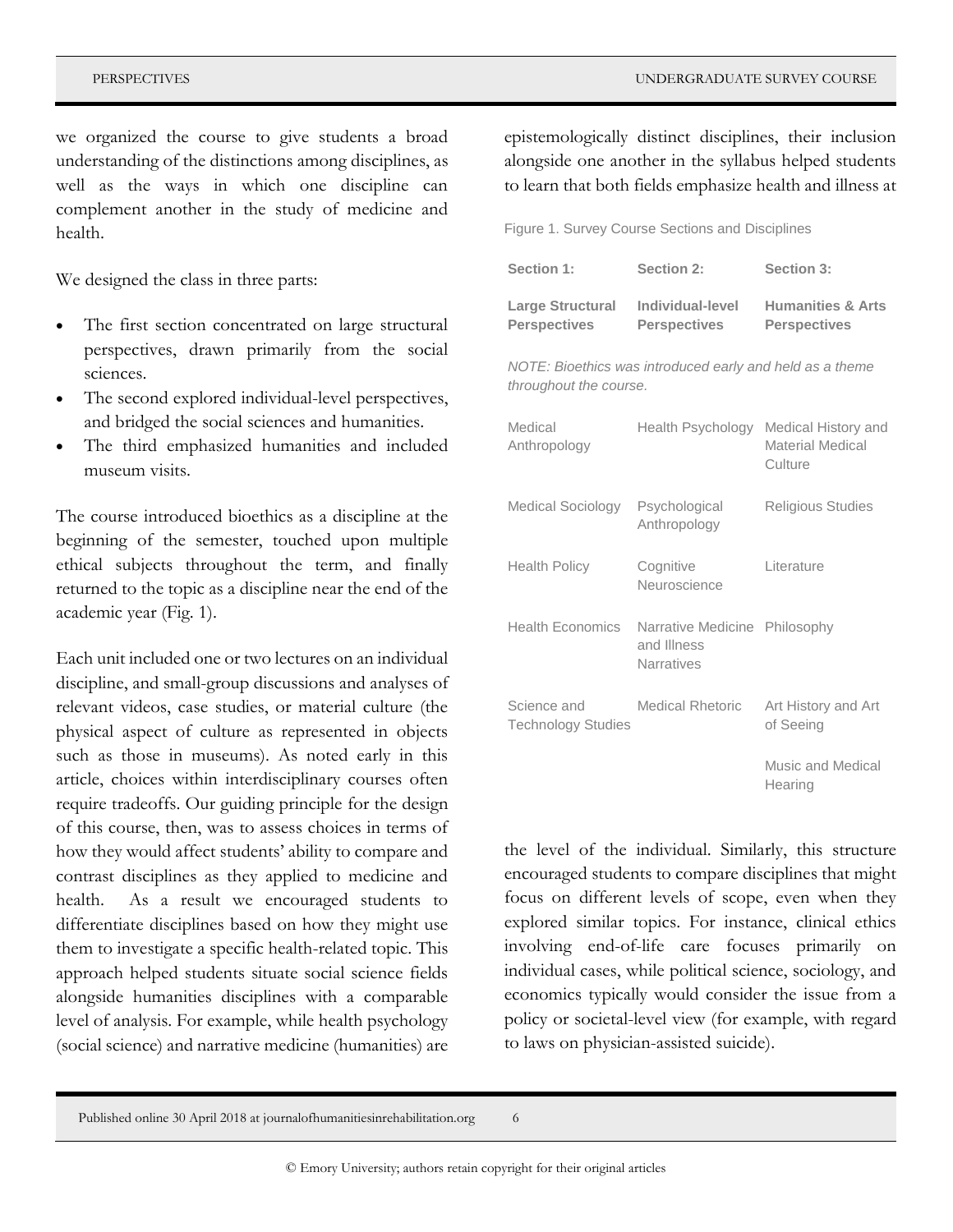Although our approach appeared to resonate with students, it did not reflect the many complexities of how disciplines are categorized, or the scope of their analysis. For instance, we introduced bioethics in the first unit on structural-level approaches, even though ethics also can operate on an individual basis (clinical ethics) and at the structural level (policy). Similarly, the history of medicine often depicts movements in medical science and practice that are societal rather than individual in scope. Yet we placed this topic in a unit with other humanities approaches that more specifically emphasized individual accounts of illness and health, such as narrative medicine.

#### 'NUTS AND BOLTS' **O R G A N I Z A T I O N**

Undergraduate courses at our university typically meet three times per week for 50 minutes at every session or twice per week for 75 minutes each time. Although the former option would have provided an opportunity for a weekly discussion section, we determined that to delve into these various disciplinary areas thoroughly a longer class time would be preferred. Teaching assistants with interdisciplinary subject matter expertise were integral to the success of the course. With students enrolled from across the university from engineering to "hard" sciences to humanities the "touches" required for all students to achieve mastery of the material were substantial. For example, some students were surprised in an epistemological way. One said she had only ever taken classes where there were right and wrong answers. To engage materials where an answer could depend on context, argumentation, or political economy carried tremendous educational value, but also required significant cognitive and skill adjustments. Fortunately, having a teaching team allowed students enough space

to discuss challenges and explore ways to engage them constructively.

#### **A S S I G N M E N T S**

Students had three types of assignments: (1) disciplinary worksheets, (2) section exams, and (3) a final interdisciplinary project (Fig. 2).

#### **E V A L U A T I O N : A R E A S O F S U C C E S S**

At the end of each third of the class, we asked students to submit identified or anonymous comments to help inform our choices about adjustments to the course in future years. Their responses confirmed the value of presenting students multiple approaches from which to engage a question or issue. The students not only expressed broad appreciation for the multi- and interdisciplinary nature of the course, but also cited specific benefits—for example, their ability to think critically about health and illness from several perspectives. Some described gaining a more holistic view of health and healthcare, while others noted new appreciation for the ways that values and beliefs can affect treatment, recovery and policy.

A number of students reported moving beyond having a "feeling" that more was at stake in medical treatment than science or technology. Specifically, they now said

|  |  | <b>Figure 2. Types and Descriptions of Course Assignments</b> |
|--|--|---------------------------------------------------------------|
|--|--|---------------------------------------------------------------|

|                                           | Assignment Assignment<br>Type 1:<br><b>Disciplinary</b><br><b>Worksheets Exams</b> | Type 2:<br><b>Section</b> | Assignment<br>Type 3:<br>Final<br>Interdisciplinary<br><b>Project</b> |
|-------------------------------------------|------------------------------------------------------------------------------------|---------------------------|-----------------------------------------------------------------------|
| Number of<br>assign-<br>ments per<br>term | 10 due for<br>grading                                                              | 3 (1 per<br>section)      | 1 (at end of<br>course)                                               |

Published online 30 April 2018 at journalofhumanitiesinrehabilitation.org 7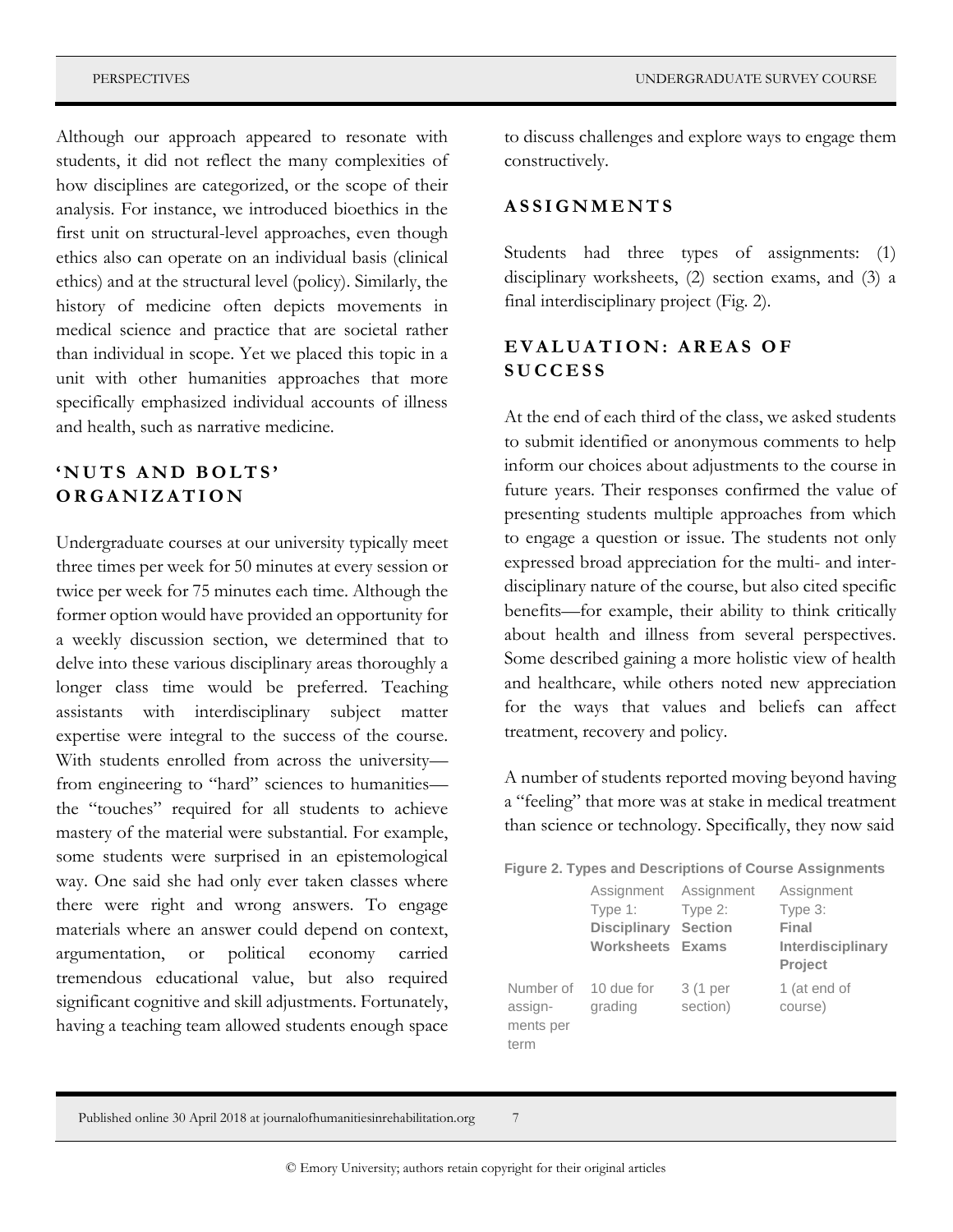| Description             | Worksheets<br>had students<br>provide<br>analyses of<br>each distinct<br>discipline<br>covered (Fig.<br>1).<br>Epistemology questions,<br>, theory,<br>data of a<br>discipline<br>were covered<br>along with<br>kinds of<br>questions<br>and<br>hypotheses<br>the discipline<br>might best<br>address.<br>explained<br>how their<br>specific<br>interests<br>might relate<br>from a<br>discipline's<br>mode of<br>inguiry, and<br>were<br>encouraged<br>to make<br>connections<br>between and<br>among<br>disciplines as discussions,<br>they related<br>to human<br>health. | Exams were<br>comprehensiv<br>e across each<br>section and<br>included<br>true/false and<br>multiple-<br>choice<br>short-answer<br>methods, and questions, and one from the<br>short-essay<br>questions.<br>This blend of<br>approaches<br>allowed the<br>professor and<br>teaching<br>assistants to<br>assess<br>students'<br>mastery of<br>Students also content as well more than one<br>as their ability<br>to apply<br>knowledge to<br>specific<br>exams also<br>called upon<br>students to<br>include<br>information<br>from all<br>aspects of the<br>course-<br>lectures,<br>small-group<br>readings and<br>other<br>activities. | Students chose<br>topics that<br>addressed a<br>research question<br>at the intersection<br>of at least three<br>disciplines,<br>including at least<br>one from the<br>humanities and<br>social sciences.<br>Students<br>identified the<br>strengths and<br>weaknesses of<br>the individual<br>disciplines they<br>selected to<br>examine the<br>problem. They<br>explained why<br>discipline was<br>needed to study<br>the question, and<br>how the<br>situations. The disciplines could<br>be integrated to<br>enhance the<br>understanding of<br>the research<br>question. This<br>project gave<br>students a<br>meaningful<br>opportunity to<br>conduct research<br>into an area of<br>their interest that<br>may not have<br>been covered in<br>class. |
|-------------------------|------------------------------------------------------------------------------------------------------------------------------------------------------------------------------------------------------------------------------------------------------------------------------------------------------------------------------------------------------------------------------------------------------------------------------------------------------------------------------------------------------------------------------------------------------------------------------|-----------------------------------------------------------------------------------------------------------------------------------------------------------------------------------------------------------------------------------------------------------------------------------------------------------------------------------------------------------------------------------------------------------------------------------------------------------------------------------------------------------------------------------------------------------------------------------------------------------------------------------------|-------------------------------------------------------------------------------------------------------------------------------------------------------------------------------------------------------------------------------------------------------------------------------------------------------------------------------------------------------------------------------------------------------------------------------------------------------------------------------------------------------------------------------------------------------------------------------------------------------------------------------------------------------------------------------------------------------------------------------------------------------------|
| Percentage<br>of Grade* | 20                                                                                                                                                                                                                                                                                                                                                                                                                                                                                                                                                                           | 40                                                                                                                                                                                                                                                                                                                                                                                                                                                                                                                                                                                                                                      | 20                                                                                                                                                                                                                                                                                                                                                                                                                                                                                                                                                                                                                                                                                                                                                          |

\*The remaining 20% of the grade was in-class participation.

they could articulate the multi-level components of a specific clinical case, disease category, or treatment setting. They said they expected that learning this type of analysis would improve their future clinical practice, research endeavors, or other professional experiences. Several students reported learning that people engage pluralistic medical systems, such as religious-based healing or traditional herbal therapies, even as they seek biomedical care. Another student majoring in biomedical engineering remarked that the course taught her that the medical humanities are not merely an account of how medical technologies have advanced in a historical sense, but rather a framework for interpreting patients' experiences in a meaningful way. In these examples and others, students discussed learning discrete field areas, and also how to compare and contrast them through a variety of disciplinary lenses. In addition, students also appreciated the opportunity to discover approaches that most interested them and to be able to pursue them more deeply in their final projects. Nearly half the students in the course met with the professor or teaching assistants to explore other courses in health humanities or social medicine that they could take in the future. For example, a student in biomedical engineering sought out guidance for future courses in medical history or art history—courses he said he would not have known about or sought without having first taken this survey course.

Several students remarked that the course would be instrumentally useful as they prepared for careers in diverse health professions, and specifically commented that the survey introduced them to multiple ways of thinking about the social and personal dimensions of health. In particular, they said what they learned in the course would help them when evaluating patients of diverse backgrounds in one-on-one clinical interactions. One student predicted that she would "be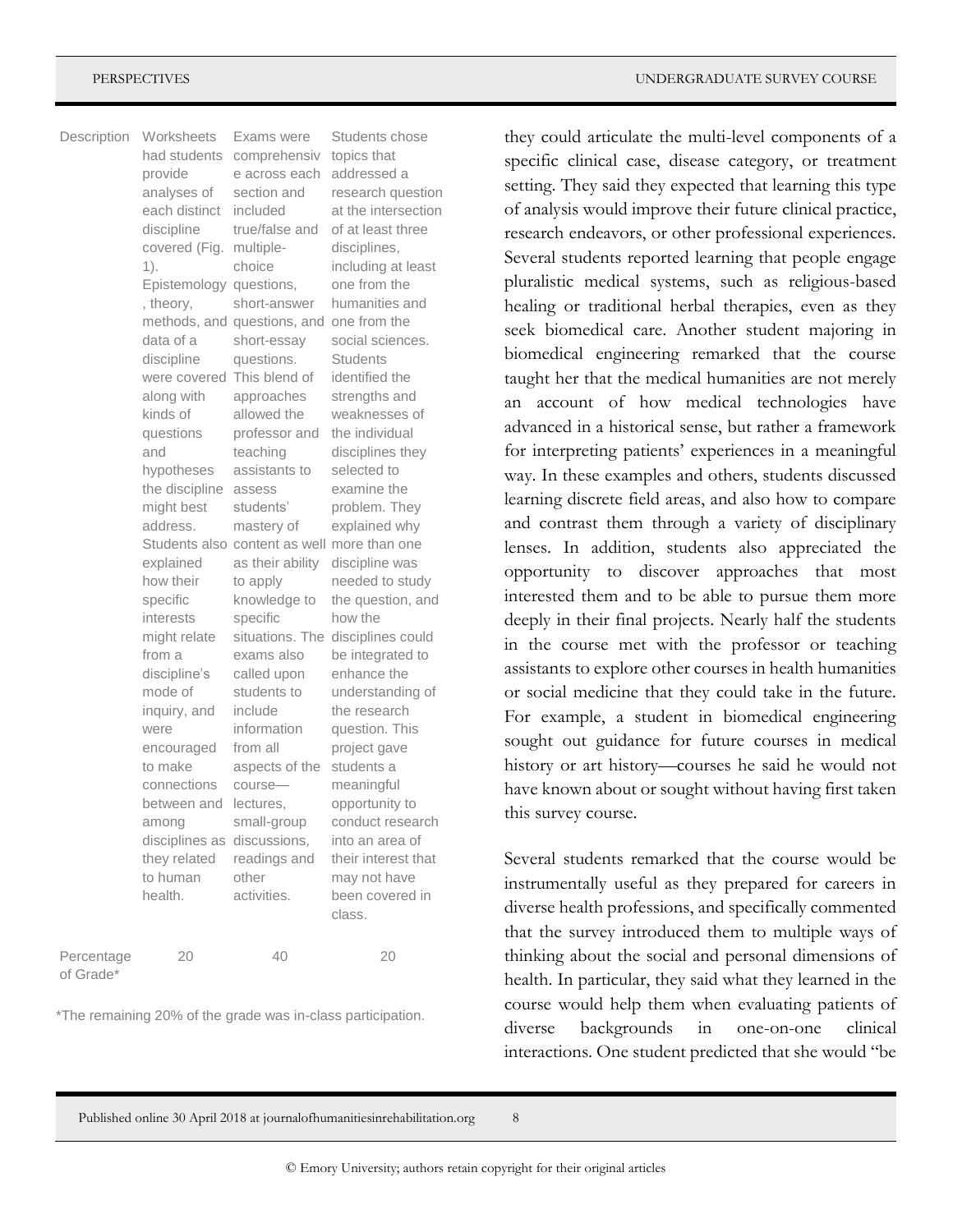a better doctor" because learning about illness narratives would help her understand and treat patients as more than just a set of symptoms. Similar responses included those from students who learned that patients also bring concepts of illness and healing to clinical interactions that may or may not align with biomedical assumptions. Other pre-clinical students reported that through medical sociology and anthropology, they now understand that people are inherently influenced by their culture and environment. Still others were eager to continue to engage bioethics and understood they

would likely navigate value conflicts arising in everyday practice. In sum, this course introduced pre-medical students to ways to relate and respond to nonbiomedical dimensions of clinical practice—among them the resolution of value differences, analysis of ethical questions, and the ways that patients' concepts of health, illness, and well-being can be culturally and socially informed.

#### **E V A L U A T I O N : A R E A S F O R I M P R O V E M E N T**

Students also provided useful critiques and suggestions. The most common recommendation was that we increase the amount and degree of guided integration of concepts across disciplines. In particular, they asked for more built-in class time for small-group discussions, since they had found those especially helpful in deepening their understanding of various concepts. During these small-group discussions, instructors would spend a few minutes with each team to help them work through the prompt and answer any questions; from there the students could consider the relationships between concepts and disciplinary approaches with the simultaneous feedback from one another. Students also suggested that instructors could hold a "debriefing" session following guest lectures to help connect ideas that students already had

encountered with the faculty expert's new material. Finally, students asked for additional semi-structured group study sessions outside of class with teaching assistants. In this pilot, we offered two-hour long study sessions before unit exams as well as private, one-onone office hours with the professor and teaching assistants. Students responded very positively to opportunities for less structured yet guided discussions in addition to class time.

#### **E V A L U A T I O N : S U B S E Q U E N T C H A N G E S**

Upon reflecting on student feedback and our own experiences as course instructors, we made adjustments to improve the course in subsequent semesters, while considering student and instructor feasibility. After determining that additional mandatory discussion sections outside of class were not feasible, we offered both more in-class options for small group integrative discussion as well as optional out-of-class group study session time with a teaching assistant. In addition, in the subsequent semester, we piloted the case method in the last week of classes. Using carefullychosen cases with ethical, cultural, social, political, and historical key components turned out to be an effective means to have all students engage the multi- and interdisciplinary analyses we sought to teach. Students provided very positive feedback to these changes; we will continue this integrated approach.

Given our university's broad faculty strengths in health humanities fields, and faculty desire for teaching in these areas, we are likely to have some variation in topics covered every semester based on availability and interest. In the beginning-of-the-year information sheet we ask students to fill out, we will include questions about their exposure to humanities and social sciences and their own academic and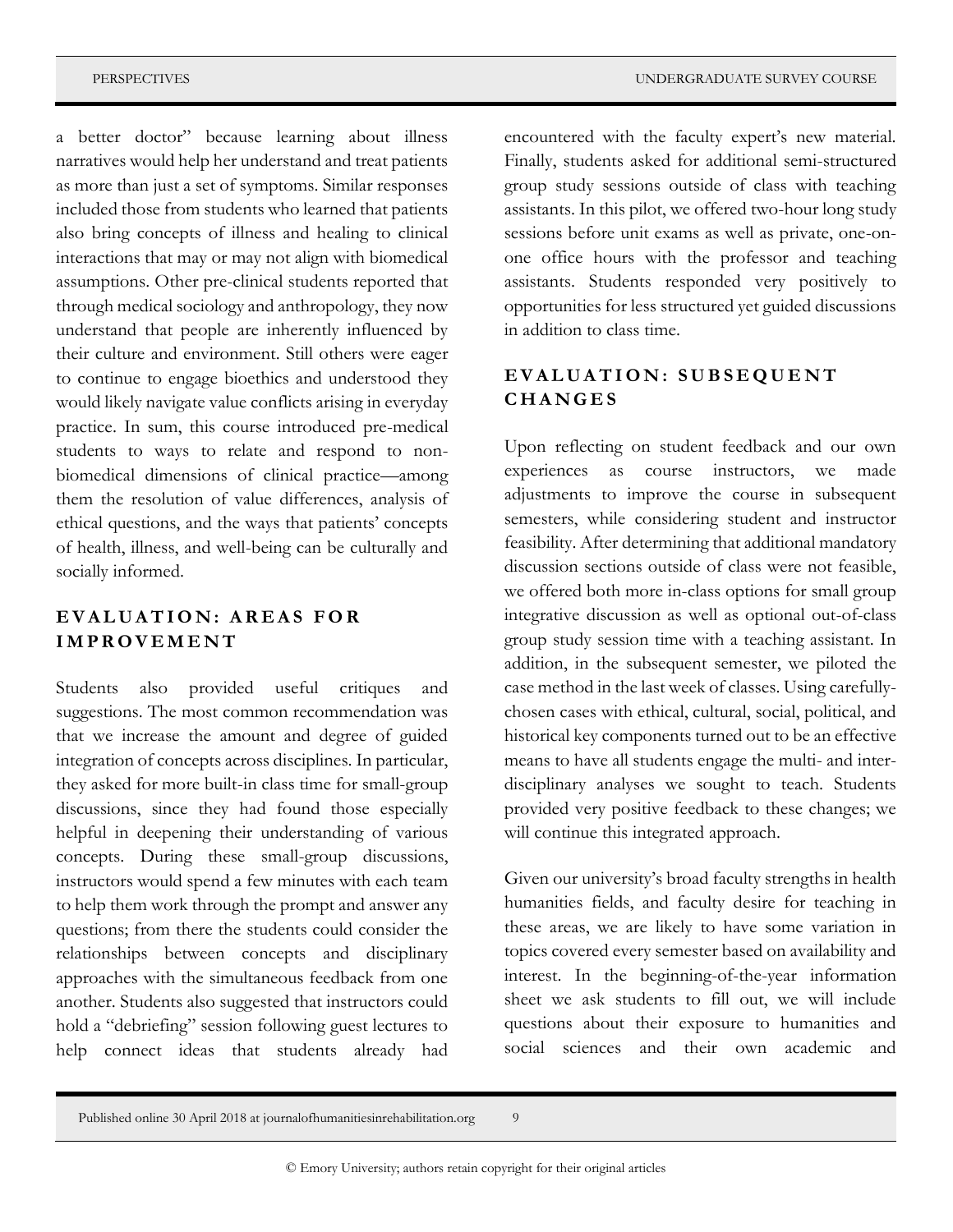professional interests. In the case that someone has a related interest we cannot cover formally in class, we can help that student scaffold their interests out of class to include in the final assignment. We have also considered adding a discussion of health-related careers that are not clinical, a topic of great interest to our diverse student body.

### **Conclusion**

The pilot of our baccalaureate-level survey course, *Perspectives on Health: Introduction to Medical Humanities and Social Medicine,* was a success. We believe a number of factors aided this success, including: (1) knowing the local institutional resources in the medical and health humanities, (2) study of national peer offerings, and (3) a seasoned teaching team with significant interdisciplinary training and experience. The general organization of the course provided a strong and logical structure. The assignments—born of the professor's prior 15 years of teaching interdisciplinary materials—seem to have been effective in assessing and promoting learning as well as appealing to different learning styles. Still, improvements can be made, such as further integration across topics and speakers.

A blended health humanities and social sciences curriculum for undergraduate students expands their understanding of health beyond illness and immediate treatment, encouraging them to consider the ways in which recovery and rehabilitation are shaped by social, historical, ethical, economic, and other factors. Students in our class were challenged to complicate their understanding of what it means to *heal*, in that what it takes to be "well" is defined by how a society defines the sick role and sets expectations around participation in that social world. These conversations

encourage students to think about health in a holistic way that aligns closely with occupational therapy and physical therapy—fields where health professionals must actively consider how the broader context in which a person acts and functions will determine what it means to be rehabilitated for that social world. Our class encouraged students to think about wellness beyond biological function, to include (as others have observed) wellness as characterized by civic engagement, $^{28}$  function within and with family units, $^{29}$ and across stages of the life course. $30$  In this way, our students learned to critically think about health outside of a strictly medical-clinical setting, and instead consider a more inclusive and therapeutic perspective on wellness that is echoed in the health humanities.

In a climate of expanding programing in health humanities and related fields, we expect that consideration of courses like this one will become more common. Although this interdisciplinary area of medical and health humanities and social medicine is unlikely to have a singular body of canonical work, we believe in careful evaluation of curricular offerings, especially as they relate to major, minor, or certificate programs. Perhaps our strongest learning through our own program and curricular development is the importance of institutional context. Knowing one's own institutional strengths and limitations is key in developing interdisciplinary offerings. From scholarly expertise to political boundaries, the local climate is important to understand for successful educational endeavors. For example, at CWRU—with its historical strengths in scholarship on health—we gauged a talented and interested faculty across schools with whom to collaborate. We housed the course in an interdisciplinary department within the medical school, a location supportive of such work and appealing to many different types of majors. In our case, we could also integrate museum visits at nearby institutions, and

Published online 30 April 2018 at journalofhumanitiesinrehabilitation.org 10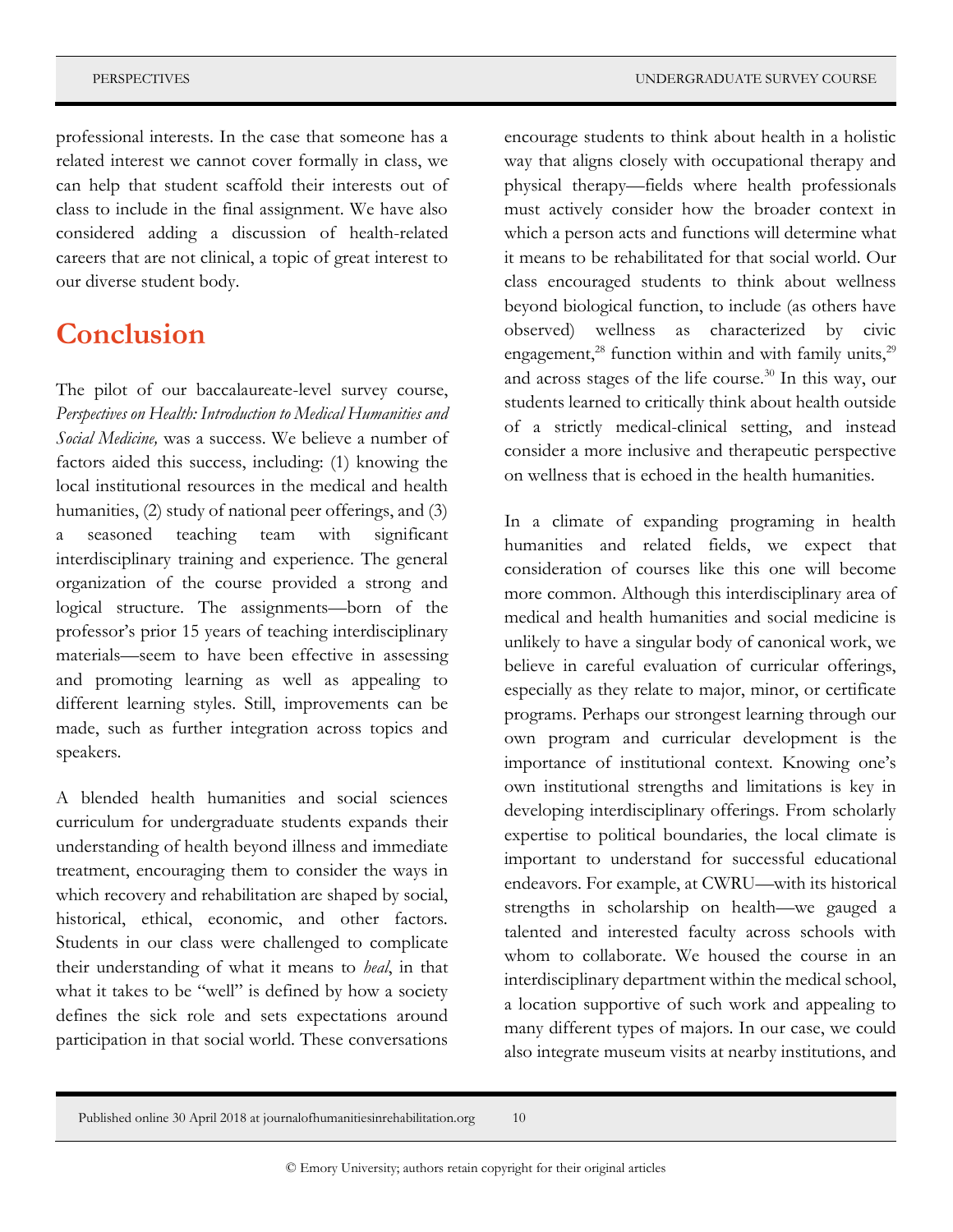are considering some collaborative course sessions with other area students at neighboring universities interested in medical humanities and social medicine.

Our context also included a demand on the campus and in the neighboring community for learning experiences such as this one. While the students drove the interest for our undergraduate minor in Bioethics and Medical Humanities, our faculty members also appreciate and celebrate interdisciplinary intellectual engagement and are willing and eager to participate with each other in multiple venues. It is our hope that this survey course can provide a stimulating environment for learning and discovery whether this is the only health humanities offering a student engages, or whether the student then pursues further education in this area.

Our initial round of feedback led us to believe that we are not overly ambitious in hoping to:

- Offer pre-clinical students a wider view on health, medicine, and healing;
- Foster interest in medical humanities and social sciences among students with limited prior exposure;
- Help students discern which fields of study are most needed for their areas of interest; and
- Aid more focused students by knowing where their discipline, clinical or not clinical, relates to others in the health humanities.

No survey class can cover everything, but our focus on exploring epistemological and methodological distinction, as well as evaluation of which types of health issues and concerns are best suited to various types of study, appears to have provided students the tools they need to continue to engage important

questions related to health in their next educational and professional steps.

<span id="page-10-0"></span>[\[a\]](#page-0-0) The authors are the teaching team for the course. The first author is a medical anthropologist and the professor who developed and taught the course. She is director of the Bioethics & Medical Humanities MA Degree Program, as well as the Medicine, Society and Culture (MSC) master's degree Concentration in the School of Medicine's Department of Bioethics, which also serves as the hub of university-wide initiatives in medical humanities and social medicine. She and the associate MSC director, medical historian Jonathan Sadowsky, have led the internal and external research on program building in this area for several years. The second author was the head teaching assistant for the course, a humanities-trained medical anthropology PhD candidate and instructor in bioethics. She is also the administrative coordinator for the MSC program. The third author was a teaching assistant for the course and is a master's-trained bioethicist with a medical humanities background.

<span id="page-10-1"></span>[\[b\]](#page-4-0) The University of Washington, Bioethics and Humanities program.

<span id="page-10-2"></span>[\[c\]](#page-4-1) Lehigh University's Health, Medicine and Society program.

### **References**

- 1. Berry S, Lamb EG, Jones T. Health Humanities Baccalaureate Programs in the United States. Hiram, OH: Hiram College Center for Literature and Medicine; 2016. Available at: [http://www.hiram.edu/academics/centers-of](http://www.hiram.edu/academics/centers-of-distinction/center-for-literature-medicine/baccalaureate-health-humanities-programs-in-the-u-s/)[distinction/center-for-literature-medicine/baccalaureate](http://www.hiram.edu/academics/centers-of-distinction/center-for-literature-medicine/baccalaureate-health-humanities-programs-in-the-u-s/)[health-humanities-programs-in-the-u-s/](http://www.hiram.edu/academics/centers-of-distinction/center-for-literature-medicine/baccalaureate-health-humanities-programs-in-the-u-s/)
- 2. Berry S, Lamb EG. Pre-health humanities. *J Med Hum*. 2017;38(4)(special issue);351-547.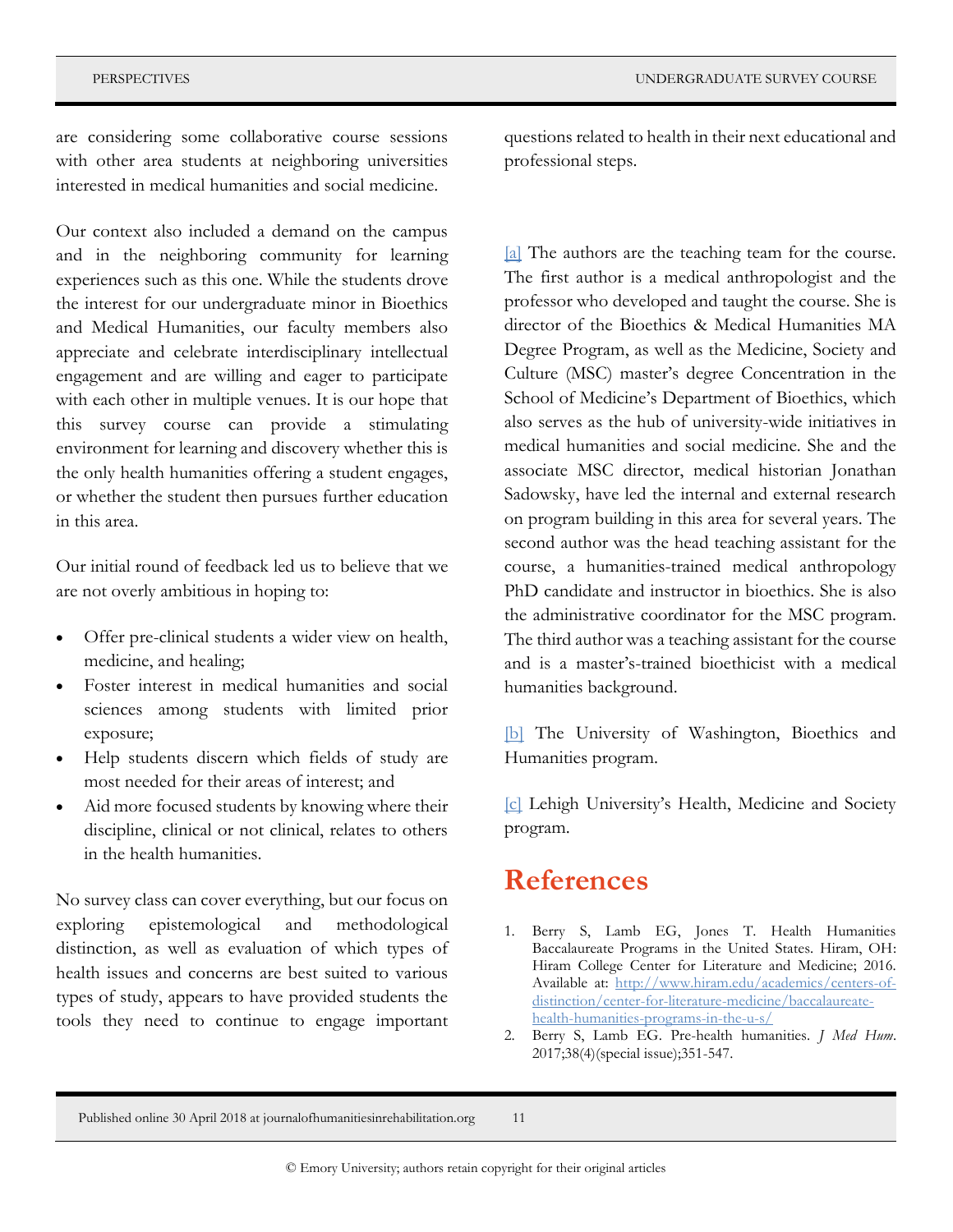- Jones T, Lamb EG, Berry S, eds. Health humanities: the future of pre-health education is here. *J Med Hum*. 2017;38(4)( special issue);353-360.
- 4. Whitehead A, Wood A, eds. *The Edinburgh Companion to the Critical Medical Humanities.* Edinburgh, Scotland: Edinburgh University Press; 2016.
- 5. Chiapperino L, Boniolo G. Rethinking medical humanities. *J Med Hum*. 2014;35:377-387.
- 6. Cole T, Carlin N, Carson R. *Medical Humanities: An Introduction*. 1st Cambridge, UK: Cambridge University Press; 2015.
- 7. Greaves D, Evans M. Medical humanities. *BMJ Med Hum.*  2000;26(1):1-2.
- 8. Shapiro J, Coulehan J, Wear D, Montello M. Medical humanities and their discontents: definitions, critiques, and implications. *Acad Med.* 2009;84:192-198.
- 9. Crawford P, Brown B, Tischler V, Baker C. Health humanities: the future of medical humanities? *Mental Health Rev J*. 2010;15:4-10.
- 10. Crawford P, Brown B, Tischler V, Baker C, eds. *Health Humanities*. London, UK: Palgrave MacMillan; 2015. [https://www.palgrave.com/us/book/9781137282590.](https://www.palgrave.com/us/book/9781137282590)
- 11. Jones T, Blackie M, Garden R, Wear D. The almost right word: the move from medical to health humanities. *Acad Med*. 2017;92:932-935.
- 12. Atkinson S, Evans B, Woods A, Kearns R. 'The medical' and 'health' in a critical medical humanities. *J Med Hum*. 2015;36(1):71–81.
- 13. Farmer P. *Infections and Inequalities: The Modern Plagues*. Berkeley, CA: University of California Press; 1999.
- 14. Henderson G, Estroff S, Churchill L, King NMP, Oberlander J, eds. *The Social Medicine Reader*. 2nd Durham, NC: Duke University Press; 2005.
- 15. Skelton J, Macleod J, Thomas C. Teaching literature and medicine to medical students, part II: why literature and medicine? *Lancet*. 2000;356:2001-2003.
- 16. Shapiro J, Morrison E, Boker J. Teaching empathy to first year medical students: evaluation of an elective literature and medicine course. *Edu Health*. 2004;17:73-84.
- 17. Wooden SR. Narrative medicine in the literature classroom: ethical pedagogy and Mark Haddon's The Curious Incident of the Dog in the Night-time. *Lit Med*. 2011;29:274-296.
- 18. Kleinman, A. The teaching of clinically applied medical anthropology on a psychiatric consultation-liaison service. In: Chrisman N, Maretzki T, eds. *Clinically Applied Anthropology*. Netherlands: Springer; 1982:83-115.
- 19. Madsen W. Teaching history to nurses: will this make me a better nurse? *Nurse Edu Today*. 2008;28:524-529.
- 20. Shapiro J, Rucker L, Beck J. Training the clinical eye and mind: using the arts to develop medical students'

observational and pattern recognition skills. *Med Edu*. 2006;40:263-268.

- 21. Shapiro J, Hunt L. All the world's a stage: the use of theatrical performance in medical education. *Med Edu*. 2003;37:922- 927.
- 22. Zazulak J, Sanaee M, Frolic A, Knibb N, Tesluk E, et al. The art of medicine: arts-based training in observation and mindfulness for fostering the empathic response in medical residents. *BMJ Med Hum*. 2017;43(3):192-198.
- 23. Grant VJ. Making room for medical humanities. *Med Hum*. 2002;28:45-48.
- 24. Macnaughton J. The humanities in medical education: context, outcomes and structures. *Med Hum*. 2000;26:23-30.
- 25. Charon R. Narrative medicine: a model for empathy, reflection, profession, and trust. *JAMA*. 2001;286:1897- 1902.
- 26. Bruer JT, Warren KS. Liberal arts and the premedical curriculum. *JAMA*. 1981;245:364-366.
- 27. Engel MF. Achieving 'narrative flow': pre-medical education as an essential chapter of a physician's story. *J Med Hum*. 2005;26:39.
- 28. Smith M, Nowacek R, Bernstein, J. *Citizenship Across the Curriculum*. 1st Bloomington, IN: Indiana University Press; 2010.
- 29. Duke MP. A voyage homeward: fiction and family stories resilience and rehabilitation. *J Hum Rehabil*. 2015. Available at: [https://scholarblogs.emory.edu/journalofhumanitiesinreha](https://scholarblogs.emory.edu/journalofhumanitiesinrehabilitation/2015/07/08/a-voyage-homeward-fiction-and-family-storiesresilience-and-rehabilitation/) [bilitation/2015/07/08/a-voyage-homeward-fiction-and](https://scholarblogs.emory.edu/journalofhumanitiesinrehabilitation/2015/07/08/a-voyage-homeward-fiction-and-family-storiesresilience-and-rehabilitation/)[family-storiesresilience-and-rehabilitation/.](https://scholarblogs.emory.edu/journalofhumanitiesinrehabilitation/2015/07/08/a-voyage-homeward-fiction-and-family-storiesresilience-and-rehabilitation/) Accessed Jan 9, 2018.
- 30. deBono MC. The rollercoaster ride: the lived experience of people acquiring a physical impairment in youth. *J Hum Rehabil.* 2017. Available at: [https://scholarblogs.emory.edu/journalofhumanitiesinreha](https://scholarblogs.emory.edu/journalofhumanitiesinrehabilitation/2017/10/17/the-rollercoaster-ride-the-lived-experience-of-people-acquiring-a-physical-impairment-in-youth/) [bilitation/2017/10/17/the-rollercoaster-ride-the-lived](https://scholarblogs.emory.edu/journalofhumanitiesinrehabilitation/2017/10/17/the-rollercoaster-ride-the-lived-experience-of-people-acquiring-a-physical-impairment-in-youth/)[experience-of-people-acquiring-a-physical-impairment-in](https://scholarblogs.emory.edu/journalofhumanitiesinrehabilitation/2017/10/17/the-rollercoaster-ride-the-lived-experience-of-people-acquiring-a-physical-impairment-in-youth/)[youth/.](https://scholarblogs.emory.edu/journalofhumanitiesinrehabilitation/2017/10/17/the-rollercoaster-ride-the-lived-experience-of-people-acquiring-a-physical-impairment-in-youth/) Accessed Jan 9, 2018.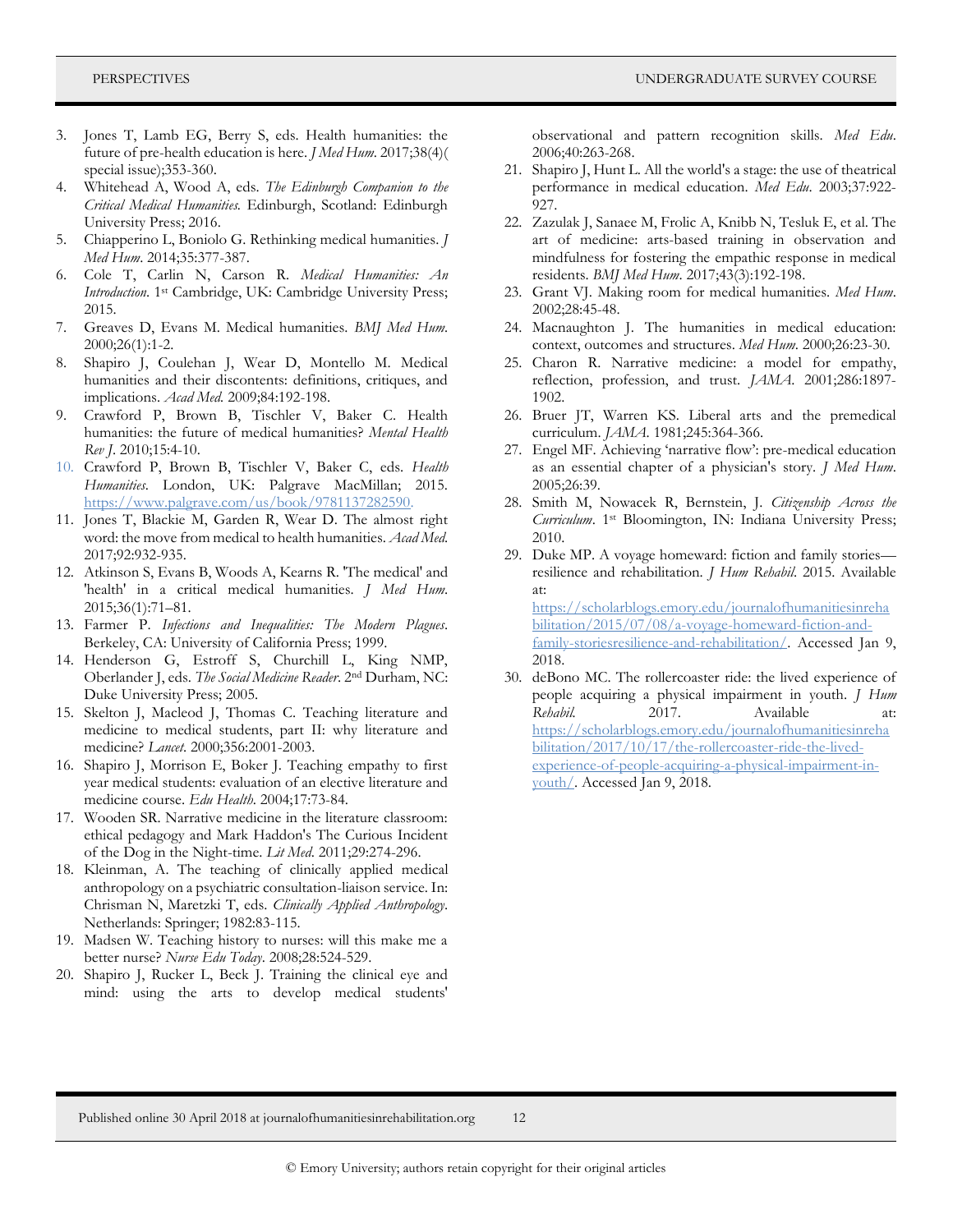### **About the Authors**



**Eileen P. Anderson-Fye, EdD,** *is director of the Master of Arts degree program in Bioethics and Medical Humanities in the School of Medicine at Case Western Reserve University. Also an associate professor of bioethics, she founded the Medicine Society and Culture track of the Bioethics MA to give students a broader understanding of the many non-biological factors that not only affect well-being itself, but also our disparate understandings of what conditions constitute health, illness and healing. This program, along with her research in medical and psychological anthropology, reflects a long-held belief in the power of interdisciplinary approaches to provide valuable insights about some of the world's most challenging questions. Her own research focuses on how adolescents and young adults adapt to changes in their environments in ways that both advance and harm their physical and mental health. An award-winning teacher and mentor, Anderson-Fye earned her bachelor's degree at Brown University and her master's and doctorate at Harvard University.*



**Julia Knopes***, PhD (cand.), MA, in anthropology at Case Western Reserve University, and the program coordinator of Medicine, Society & Culture in the CWRU Department of Bioethics. She is also an Adjunct Instructor of Bioethics at Case Western Reserve University School of Medicine. Julia is the founder and current administrative chair of the CWRU Graduate Society of Medical Humanities, a graduate and professional student organization centered on scholarship in the medical humanities and medical social sciences. She holds an M.A. in Humanities from the University of Chicago and a B.A. in English from Washington and Jefferson College. Julia's ethnographic dissertation explores American medical students' experiences of knowing, not knowing, and knowing "enough." Her work draws widely from the medical humanities, social medicine, and Science and Technology Studies (STS.)*